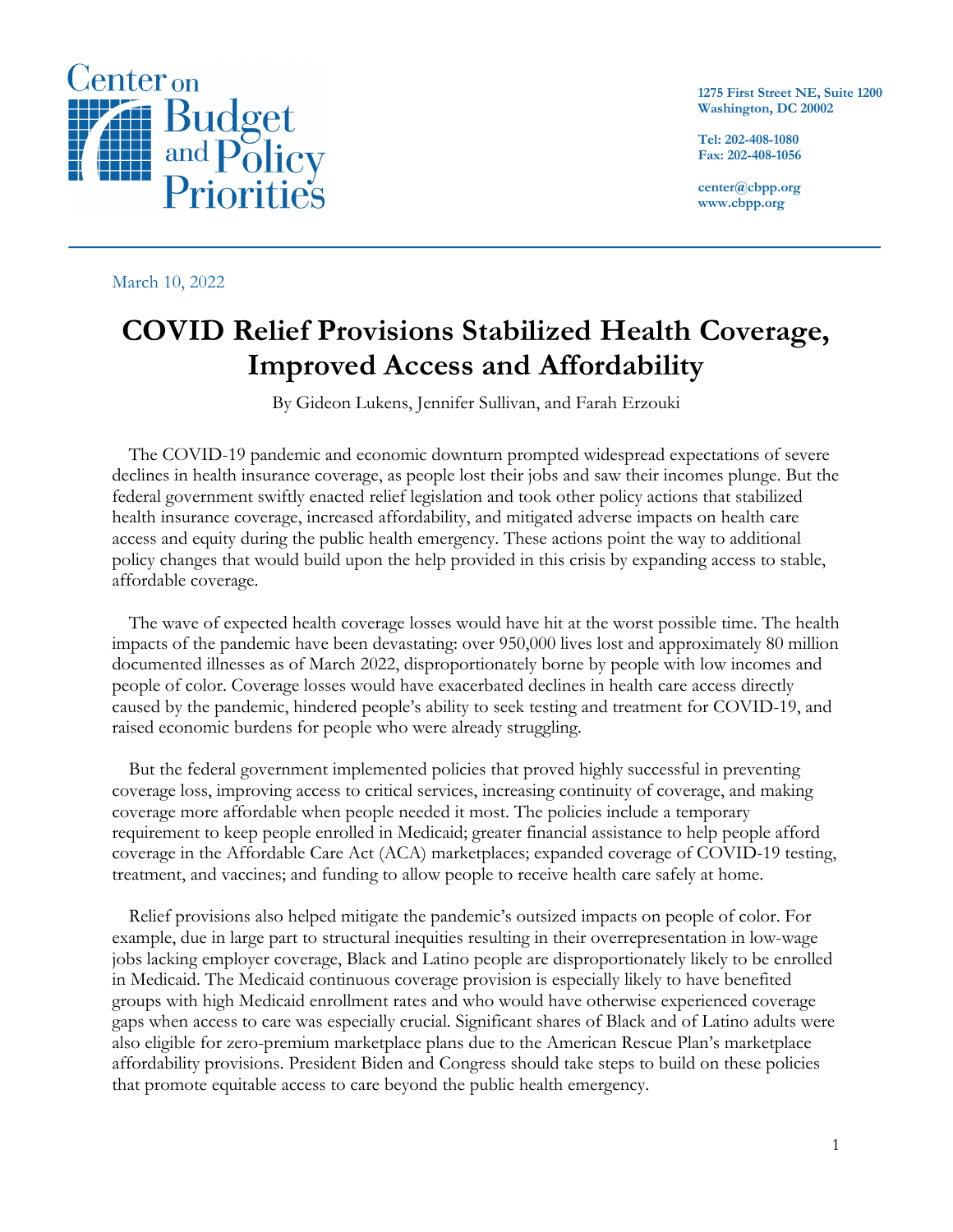### Relief Measures Stabilized Coverage, Increased Affordability

In the initial months of the pandemic, analysts projected that roughly 10 to 30 million workers and their dependents would lose their employer-based coverage and 2.9 to 8.5 million people would become uninsured.1 Rising unemployment is linked to increases in the number of people without health coverage, as only some of those who lose their employer-based coverage along with their jobs enroll in other coverage.<sup>2</sup>

Avoiding widespread coverage loss was especially important during the pandemic, when incomes plummeted beginning in March 2020. Access declined during the pandemic due to factors such as strains on health care capacity and avoidance of care due to risk of COVID-19 exposure.

And people without health coverage are much more likely to delay or forgo medical care due to cost, to have difficulty paying medical bills, and to lack a usual source of care. <sup>3</sup> The link between lack of affordable health care and lower access is especially strong for low-income groups: in the year prior to April 2021, 53 percent of non-elderly parents with incomes below 138 percent of the poverty level who delayed or went without care cited cost concerns as a reason, more than twice the rate for non-elderly parents above 138 percent of the poverty level.<sup>4</sup>

The prospect of millions losing their jobs and income and facing severe health and financial risk due to lack of health coverage amid a deadly pandemic helped spur federal action. Multiple data sources indicate that the uninsured rate did not increase in 2020, and preliminary evidence suggests that it may now even be lower than before the pandemic.<sup>5</sup> (See Figure 1.)

FIGURE 1

# **Uninsured Rate Stabilized During Pandemic** and Data Suggest Recent Declines in 2021

Uninsured rate by year, all ages



Note: Estimates of uninsured rates in 2021 reflect quarterly data through Quarter 3 of 2021. All other years are annual data.

Source: National Health Interview Survey's Health Insurance Coverage Reports, 2013-2020; Health Insurance Coverage: Early Release of Quarterly Estimates From the National Health Interview Survey, July 2020-September 2021.

CENTER ON BUDGET AND POLICY PRIORITIES | CBPP.ORG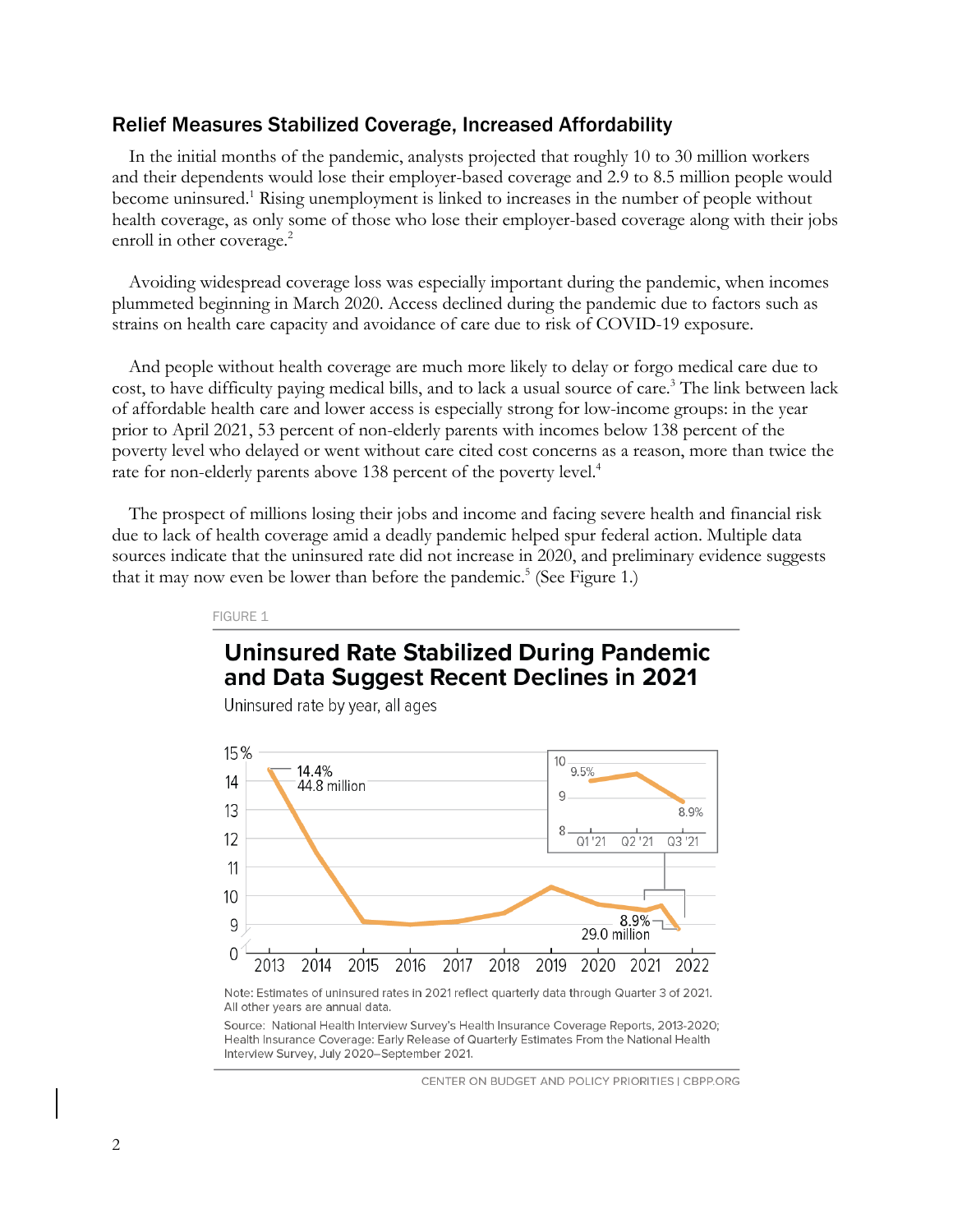### Public Coverage Growth Offset Declines in Employer Coverage

In large part, health coverage did not decline — and may even have risen — thanks to relief legislation and other policies enacted during the pandemic. Under the Families First Coronavirus Response Act — and effective March 2020 through whenever the public health emergency (PHE) ends — states have been required to maintain continuous coverage for Medicaid enrollees in order to receive a 6.2 percentage point increase in the share of Medicaid costs the federal government covers (known as the Federal Medical Assistance Percentage or FMAP).<sup>6</sup> That is, enrollees aren't subject to coverage redeterminations, which often result in lost coverage due to income fluctuations or to administrative "churn" ( losses of coverage that are often due to difficulties navigating the administrative requirements or glitches in state processes).

As a result of this FMAP incentive, Medicaid and Children's Health Insurance Program (CHIP) enrollment grew by 13.6 million, from 71.2 million in February 2020 to a historic high of 84.8 million in September 2021.<sup>7</sup> (See Figure 2.) Analysis of data from state websites, which are more timely than federal administrative data, suggests continuing gains in Medicaid and CHIP enrollment through at least December 2021. <sup>8</sup> Moreover, although declines in employer coverage were concentrated among adults with low and moderate incomes, these declines were more than offset by increases in public coverage among this population.<sup>9</sup>

**Medicaid Enrollment Has Risen Rapidly Due to** 

#### FIGURE 2



Total monthly Medicaid/CHIP enrollment

**Relief Legislation** 

CENTER ON BUDGET AND POLICY PRIORITIES | CBPP.ORG

While it is typical for some workers who lose employer-based coverage to enroll in Medicaid, the increase in Medicaid enrollment is mostly not driven by a large influx of new enrollees, but rather by Medicaid enrollees remaining in coverage for longer because of the continuous coverage provision (combined with some number enrolling each month, which always occurs). After a steep decline in March and April 2020, employment increased nearly every month, by 20 million workers from April 2020 through February 2022.<sup>10</sup> Yet while employment recovered, Medicaid enrollment continued to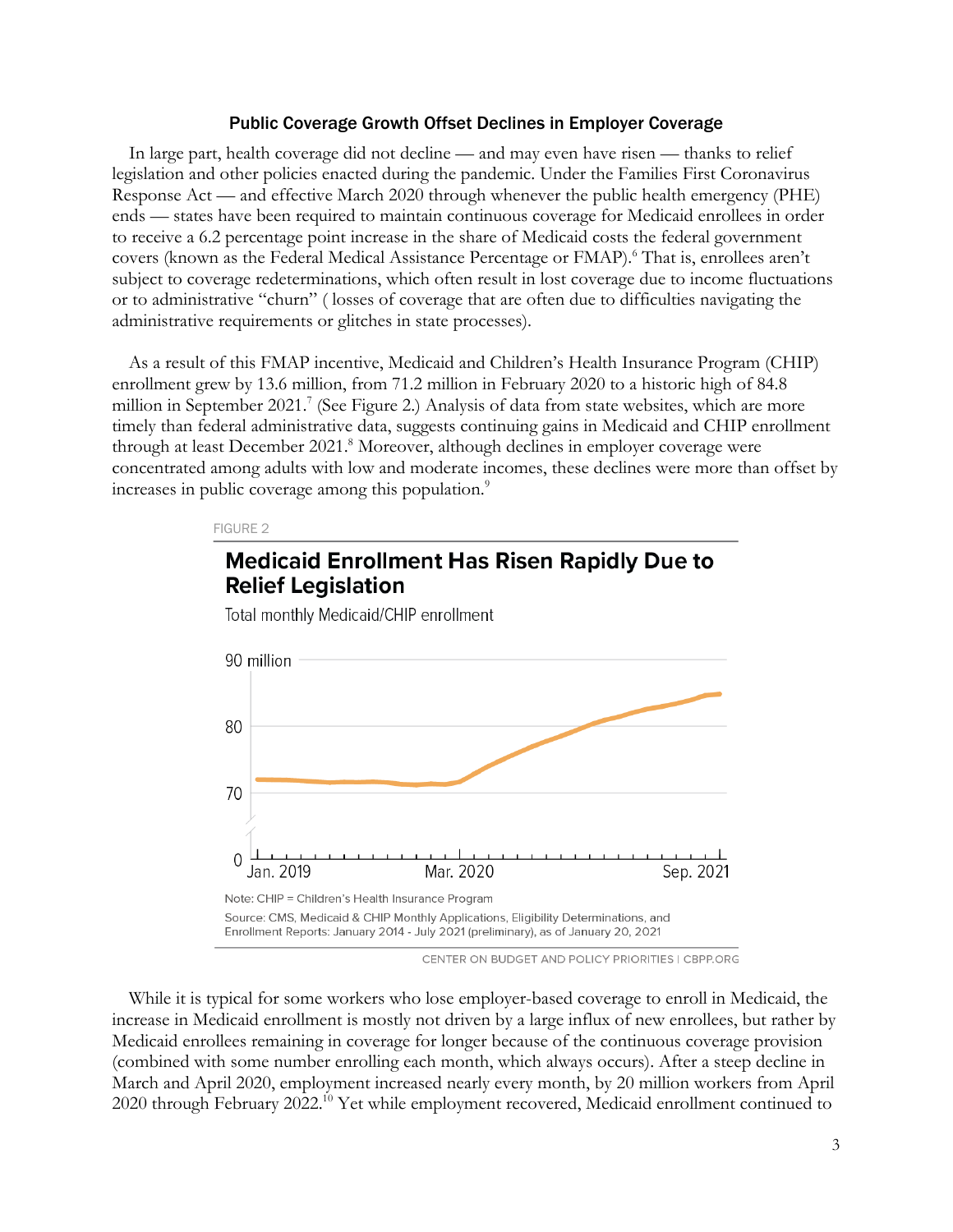increase every month, by 12 million workers from April 2020 through September 2021 (the latest month for which national-level data are available).<sup>11</sup>

Further, administrative data show that after a spike in new Medicaid applications in April 2020, new applications fell below 2019 levels every month, yet Medicaid enrollment continued to rise rapidly. This indicates that the continued growth in Medicaid enrollment was not characterized by more people than usual newly entering the program each month, but instead by many fewer people than usual exiting the program. <sup>12</sup> That pattern is consistent with people maintaining continuous coverage due to the continuous coverage provision.

The Medicaid continuous coverage provision is especially likely to benefit groups with high Medicaid enrollment rates and who would otherwise experience gaps in coverage. Both Black and Latino people are disproportionately likely to be enrolled in Medicaid, due in large part to structural inequities resulting in their overrepresentation in low-wage jobs lacking employer coverage. Prior to the pandemic, 33 percent of Black and 30 percent of Latino non-elderly people were enrolled in Medicaid or CHIP compared to 16 percent for people who are not Black or Latino. <sup>13</sup> Latino people enrolled in Medicaid are more likely to experience coverage gaps: in 2018, 26 percent of low-income, non-elderly Latino people who were enrolled in Medicaid lost coverage and became uninsured, relative to 14 percent among people who are not Latino.<sup>14</sup> The limited data available from states suggest that Medicaid enrollment gains during the pandemic occurred at higher rates among Black and Latino people than among all races and ethnicities, relative to their shares of the population.<sup>15</sup>

#### ACA Marketplace and Other Policies Increased Coverage and Affordability

Under the Biden Administration, relief legislation and administrative actions also boosted ACA marketplace coverage and affordability, helping avoid a health coverage crisis. The American Rescue Plan increased the value of premium tax credits for 2021 and 2022 while making more people eligible for them. As a result, the share of uninsured people eligible for zero-premium plans increased from 43 to 62 percent, and the share eligible for plans with monthly premiums of \$50 or less increased from 57 to 73 percent.<sup>16</sup>

In addition to reducing premiums for marketplace enrollees, the premium tax credit improvements ensured that enrollees with moderate incomes pay no more than 8.5 percent of their incomes toward premiums, which is particularly helpful for those with high premium burdens such as older people and people who live in areas with high premiums.<sup>17</sup> The Rescue Plan also provided people who received unemployment benefits with access to zero- or low-cost health plans in the ACA marketplace in 2021.

As marketplace coverage became more affordable, the Administration opened a six-month pandemic-related special enrollment period in 2021 and substantially increased funding for outreach and consumer assistance, leading to record enrollment in marketplace plans by the end of the special enrollment period.<sup>18</sup> The continuation of Rescue Plan premium tax credit increases, combined with further enhanced outreach and consumer assistance, spurred even more enrollment gains during the 2022 open enrollment period, with 14.5 million people selecting marketplace plans, up from 11.4 million in 2020.19 (See Figure 3.) Nearly one-third of enrollees who used HealthCare.gov selected a plan for \$10 per month or less during 2022 open enrollment, and average monthly premiums fell by 23 percent compared to those signing up during 2021 open enrollment, prior to Rescue Plan premium tax credit enhancements.<sup>20</sup>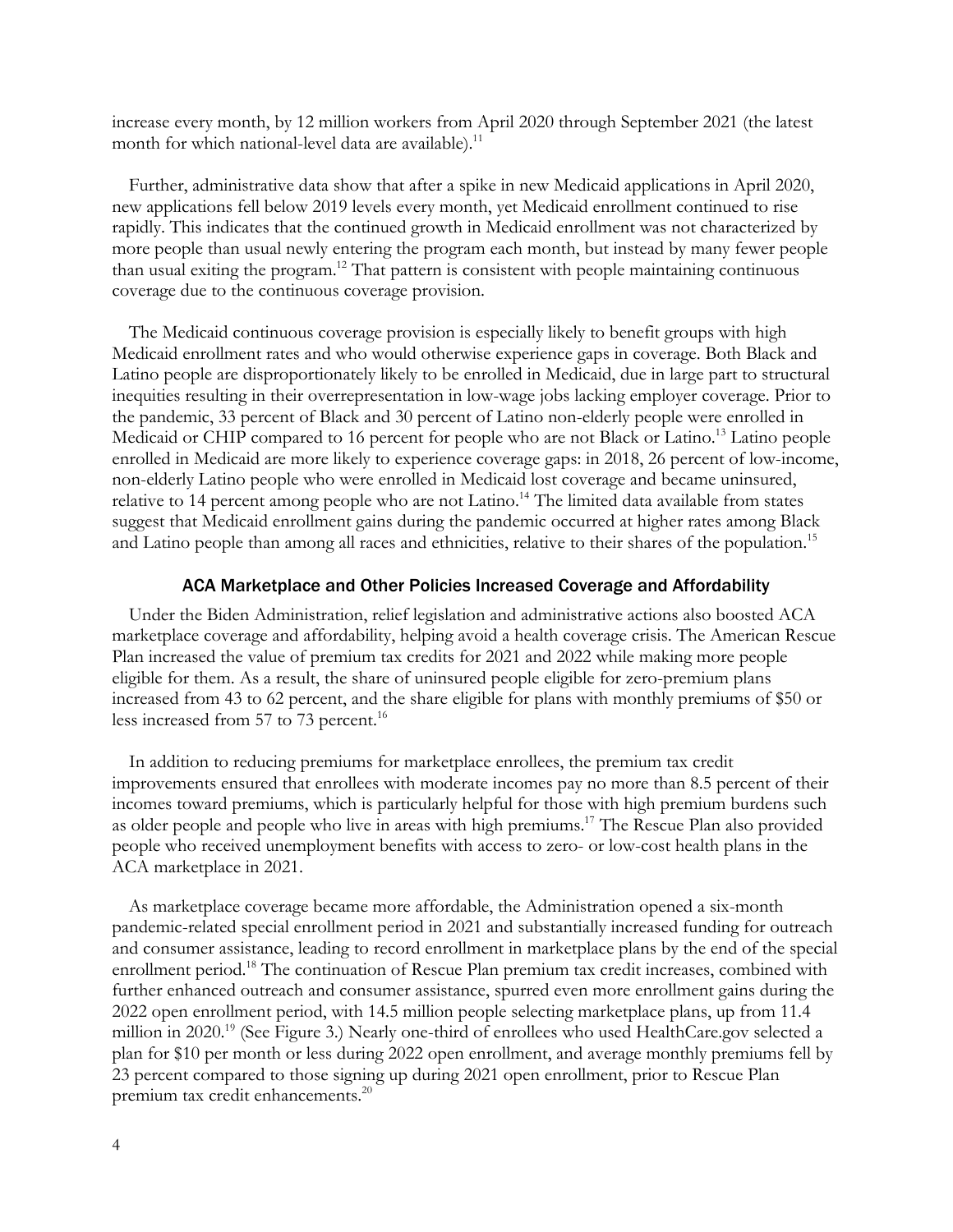### Record ACA Marketplace Enrollment in 2022, **Spurred by Affordability and Outreach Efforts**

Affordable Care Act (ACA) marketplace open enrollment plan selections



2019, 2020, and 2021, Centers for Medicare and Medicaid Services (CMS), Department of Health and Human Services: 2022 data from CMS Marketplace 2022 Open Enrollment Period Report: Final National Snapshot

CENTER ON BUDGET AND POLICY PRIORITIES | CBPP.ORG

 The Biden Administration's support for ACA marketplace outreach and enrollment assistance during the pandemic was particularly important for people of color. The Administration invested \$100 million in advertising and marketing during the 2021 special enrollment period, in addition to \$80 million in grant awards for navigators to help uninsured consumers find coverage for 2022, the largest-ever investment in the program.<sup>21</sup> Navigator awardees will focus on communities that have faced greater barriers to coverage, including people of color, people in rural communities, families with low incomes, communities with large numbers of immigrants, and people with transportation or language barriers.<sup>22</sup> Evidence suggests that outreach and enrollment assistance is particularly helpful for Latino adults, who are more likely to encounter application and language barriers to marketplace enrollment.<sup>23</sup> Studies have also found that mistrust in the health care system is a common obstacle to enrollment for Black and Latino adults, and that navigators increase enrollment by gaining the trust of patients.<sup>24</sup>

Black and Latino adults also likely benefited from the marketplace affordability provisions in relief legislation. Under the American Rescue Plan, an estimated 69 percent of uninsured Latino adults are eligible for zero-premium plans and 80 percent are eligible for plans with \$50 or less in monthly premiums. For Black, non-Latino uninsured adults, 66 percent are eligible for zero-premium plans and 76 percent eligible for plans with \$50 or less in monthly premiums.<sup>25</sup>

Another factor that helped avert a coverage crisis is that declines in employer-based coverage were smaller than anticipated. Some estimates indicate that employer-based coverage declined by about 2 to 3 million in 2020, while another survey reported a decline of 5.5 million among non-elderly adults between March 2019 and April 2021 — substantial but lower than projected.<sup>26</sup> The nature of the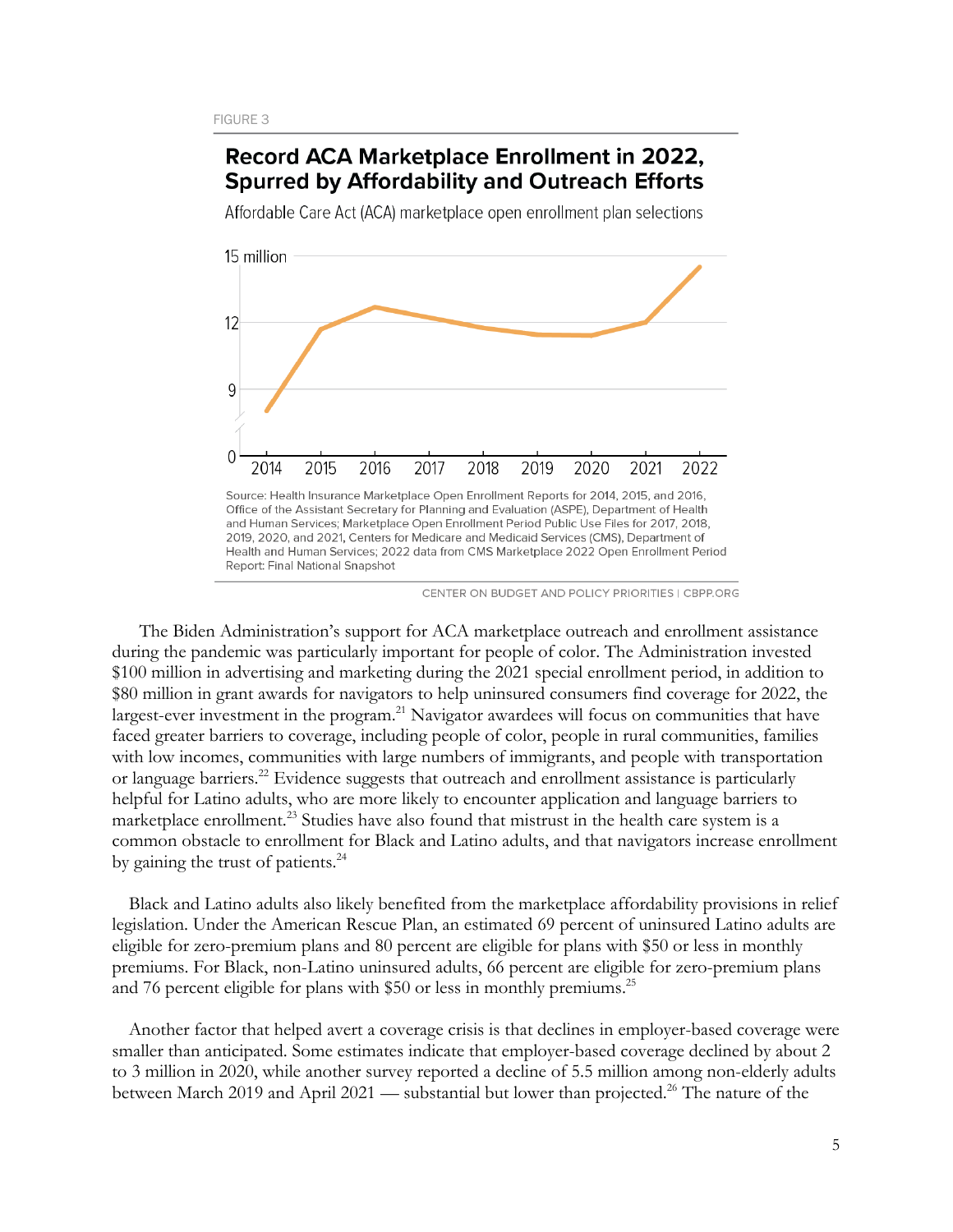COVID-19 recession played an important role: the spike in the unemployment rate began to subside relatively quickly, thanks in part to relief efforts; job losses were concentrated in industries whose workers are less likely to have employer-based coverage; and many employers maintained coverage for temporarily furloughed workers.<sup>27</sup> The Rescue Plan likely contributed to employers maintaining coverage for furloughed workers, as it included a provision that fully reimbursed employers for COBRA premiums for up to six months in 2021 for workers who lost employer-based coverage due to job loss or reduced work hours.<sup>28</sup>

## Relief Legislation Increased Access to COVID-19 Testing, Vaccines, and **Treatment**

Federal relief legislation included critical funding and policies to help people access COVID-19 testing, vaccines, and treatment as these were developed and made available.

- Families First requires state Medicaid programs to cover COVID-19 testing, vaccination, and treatment without cost sharing as one condition of receiving the law's 6.2 percentage point increase in the federal matching rate during the PHE. The law also created an optional Medicaid eligibility group for states to provide access to tests and diagnostic services to people who are uninsured and not otherwise eligible for Medicaid. The federal government pays for the full cost of this eligibility group. Fifteen states have taken up this option.<sup>29</sup> Families First also requires private health insurance plans to cover COVID-19 testing without imposing cost sharing during the PHE.<sup>30</sup>
- The Coronavirus Aid, Relief, and Economic Security (CARES) Act created the Health Resources and Services Administration Uninsured Program to reimburse providers for COVID-19 tests and treatment delivered to people who are uninsured and ineligible for Medicaid. As of January 2022, the fund has reimbursed providers for \$17.1 billion in testing, vaccination, and treatment delivered to uninsured people.<sup>31</sup> The CARES Act also requires private health insurance plans to cover COVID-19 vaccines without cost sharing and without regard to provider network during the PHE.
- The American Rescue Plan requires that Medicaid cover testing, vaccines, and treatment with no cost sharing for more than a year after the end of the PHE. The law also added treatment and vaccines to the services covered through the optional group previously limited to testing and filled treatment gaps for people in limited benefit categories.

Between March 2020 and August 2021, these protections coupled with the Medicaid continuous coverage requirement allowed more than 4.9 million Medicaid and CHIP enrollees to receive affordable treatment for COVID-19. <sup>32</sup> During the same period, Medicaid paid for nearly 400,000 COVID-19 hospitalizations and 43.3 million COVID-19 tests. Ensuring free access to vaccinations regardless of insurance status also contributed to the success of mass vaccination efforts as vaccines and boosters became widely available.

### Relief Legislation Helped People Get Health Services Safely at Home

The American Rescue Plan provided states with a higher federal match for spending on homeand community-based services (HCBS) for 12 months. These funds were designed to help states address COVID-19-related HCBS needs like ensuring sufficient workforce to provide home care services, increasing access to telehealth services, and purchasing personal protective equipment.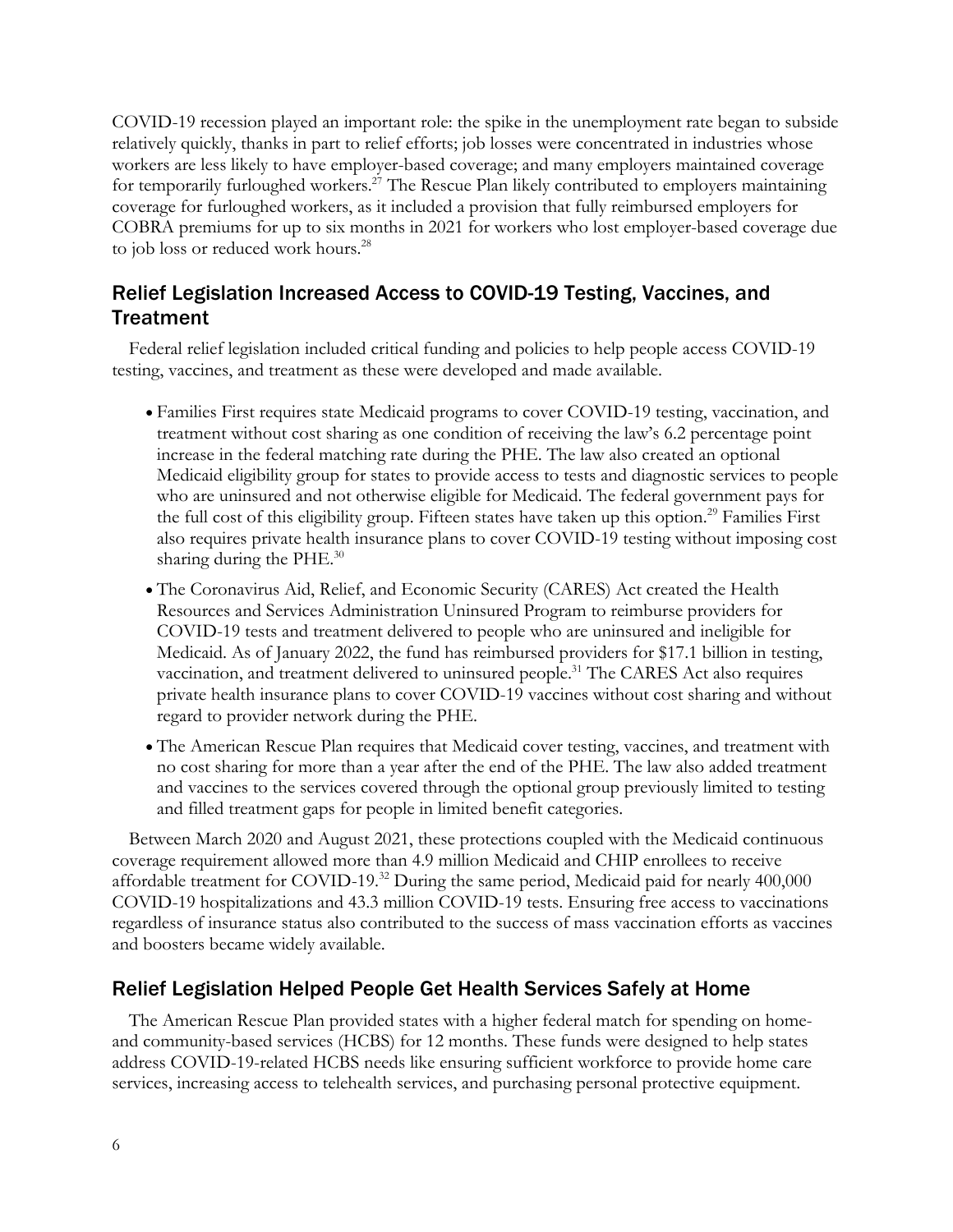The funds could also be used to make deeper systemic investments that promote the use of HCBS rather than institution-based, long-term services and supports. These include investments in crosssystem partnerships, technology and telehealth infrastructure, and expansions of programs to help people transition from institutional settings to the community. States are prohibited from reducing HCBS services or cutting provider payment rates while receiving the additional funds.

More than a quarter of COVID-19 deaths in the United States have been among residents and staff at long-term care facilities.<sup>33</sup> The Rescue Plan funding for HCBS and the associated requirement that states temporarily refrain cutting HCBS has allowed more seniors and people with disabilities to receive services safely in the community rather than in nursing homes and other congregate care settings where the risk of exposure to the virus is higher. The funding has also helped states address increased demand for home care workers amid shortages caused by the pandemic. 34

### Additional Measures Needed to Build Upon Progress

While pandemic relief measures have been successful in helping people maintain coverage and in mitigating the impacts of the pandemic on access and affordability, they also highlight gaps that require further action. Most of the relief measures are temporary, and lack of any further policy action could result in coverage loss when those measures expire. In order to maintain and build on the progress that's been made, permanent policies are needed that move toward universal coverage, advance racial equity, and stabilize Medicaid financing to better address the nation's ongoing health challenges and prepare for the next crisis.

### Close the Medicaid Coverage Gap

Congress must close the Medicaid coverage gap, providing a pathway to affordable coverage to an estimated 2.2 million uninsured adults — 60 percent of whom are people of color — who have incomes too low to qualify for marketplace assistance but are ineligible for Medicaid due to their states' refusal to enact the ACA's Medicaid expansion.<sup>35</sup> By definition, adults in the coverage gap are largely left out of existing federal assistance for health coverage. Yet their ineligibility for Medicaid and marketplace assistance also made them unable to benefit from the Medicaid continuous coverage provision and the American Rescue Plan premium improvements — the two relief measures with arguably the largest impacts on health coverage and affordability during the pandemic. Closing the coverage gap is one of the most important steps policymakers can take to improve racial equity in health coverage.<sup>36</sup>

#### Improve Continuity of Coverage and Reduce Enrollee Burden

The Medicaid continuous coverage provision let millions of children and adults keep their coverage throughout the pandemic who otherwise would have lost it, for example due to small income fluctuations or failure to provide paperwork on a tight timeframe. Access to Medicaid has been a critical lifeline for millions during this time of increased hardship.<sup>37</sup> But the continuous coverage requirement is temporary.

State Medicaid agencies should follow up on the success of the continuous coverage provision by requiring continuous eligibility for children and adults beyond the PHE.<sup>38</sup> Continuous eligibility allows people to maintain their Medicaid coverage for 12 months without interruption (a shorter period than the continuous coverage provision currently in effect, which lasts for the duration of the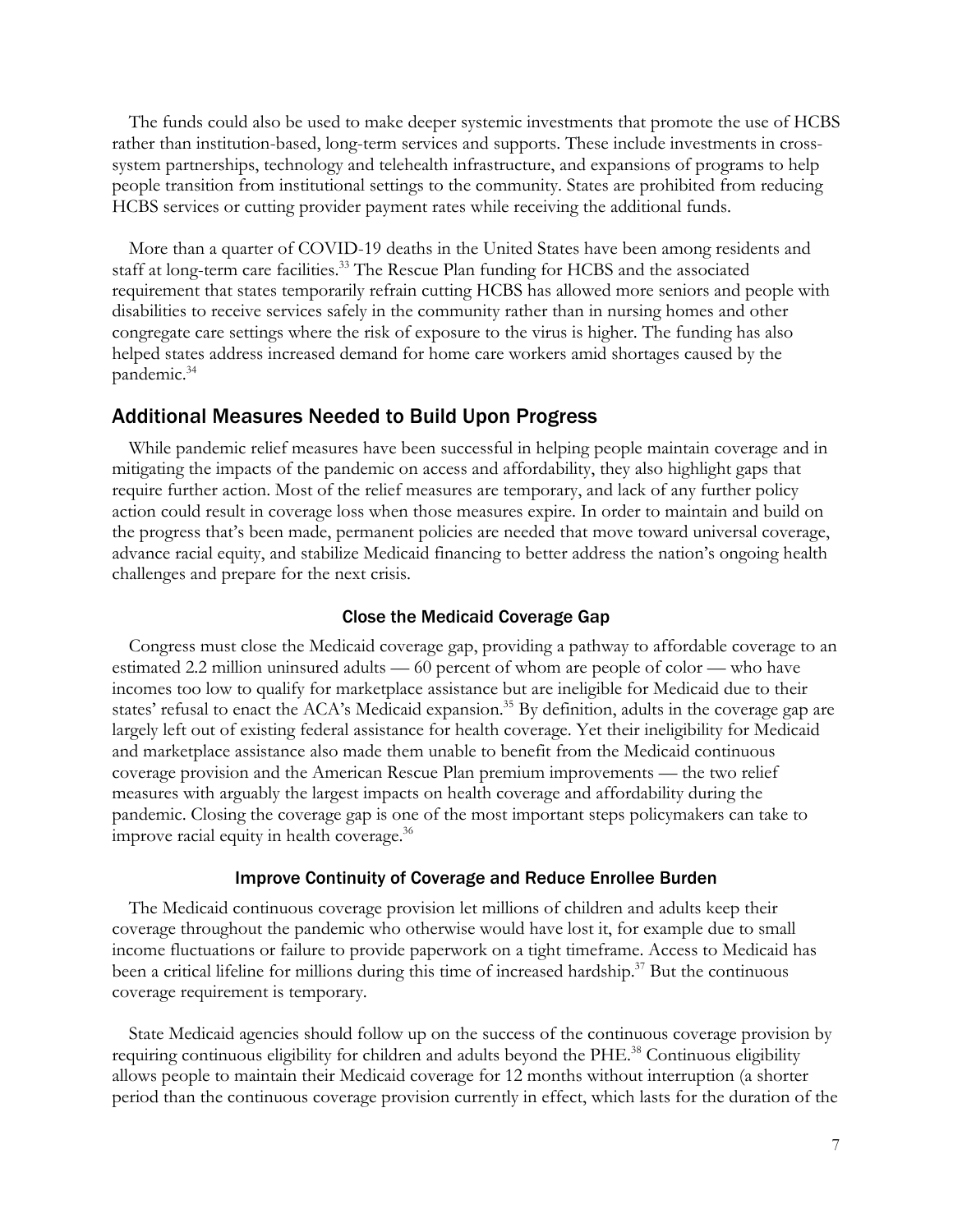PHE), regardless of fluctuations in their income throughout the year. Research shows that continuous eligibility reduces administrative costs and can lower health care expenses when enrollees receive regular care for chronic conditions and access preventative care.<sup>39</sup>

States should also maximize *ex parte* renewals, where an enrollee's coverage is automatically renewed using electronic or existing data sources, with no action required from the enrollee.<sup>40</sup> *Ex parte* renewals ensure that eligible individuals retain their coverage, minimizing gaps in coverage that can increase costs over time for states and enrollees alike and cause adverse health outcomes when enrollees forgo care due to being uninsured.

#### Improve Affordability and Access to Care for People With Private Coverage

Policymakers should permanently extend the Rescue Plan's increases in premium tax credits for ACA marketplace coverage, which are set to expire after 2022. Making these enhancements permanent would make health coverage more affordable for millions while building on the recent historic enrollment levels in the marketplaces. On the other hand, failing to extend these enhancements could lead to steep increases in out-of-pocket premiums for millions of marketplace enrollees and runs the risk of squandering recent advances in coverage.<sup>41</sup>

In addition, policymakers should enact other policies that build on the Rescue Plan's improvements in affordability. First, policymakers should fix the "family glitch" by determining the affordability of employer-based coverage using the family premium rather than the premium for employee-only coverage. This would allow an employee's family members to receive a premium tax credit when family coverage is unaffordable, even if the employee's self-only premium is affordable. 42

Second, policymakers should enhance cost sharing subsidies in the ACA marketplace, which help pay for deductibles and out-of-pocket costs other than premiums. Currently, cost sharing subsidies phase down for those with incomes above 200 percent of the poverty level and are unavailable for those whose incomes exceed 250 percent of the poverty level. This leaves many with unaffordable deductibles and other out-of-pocket expenses even if their premiums are low. For example, a person whose annual income is roughly \$26,000 to \$32,000 (200 to 250 percent of the federal poverty level) faces an average deductible of about \$3,400, equivalent to 11 to 13 percent of their income.<sup>43</sup> Furthermore, in recent years growth in average deductibles for marketplace enrollees without cost sharing subsidies has considerably outpaced growth in worker wages (as is the case for people with employer-based coverage).<sup>44</sup> Research shows that higher out-of-pocket costs reduce access to health care while increasing racial and ethnic disparities, and that reducing deductibles and other out-ofpocket costs could lead more people to buy coverage.<sup>45</sup>

### Stabilize State Medicaid Financing

The COVID-19 recession highlighted the need for policies that automatically stabilize state budgets during recessions. While many provisions of the relief legislation enacted by policymakers proved effective, in general it is highly unpredictable how policymakers will respond to economic crises and whether those responses will be timely and adequate. Policymakers should institute a countercyclical approach to the FMAP that would provide automatic, predictable federal funding that protects coverage while stabilizing state Medicaid budgets during future downturns. Medicaid and CHIP often come under pressure for cuts during recessions as states struggle with budget shortfalls.46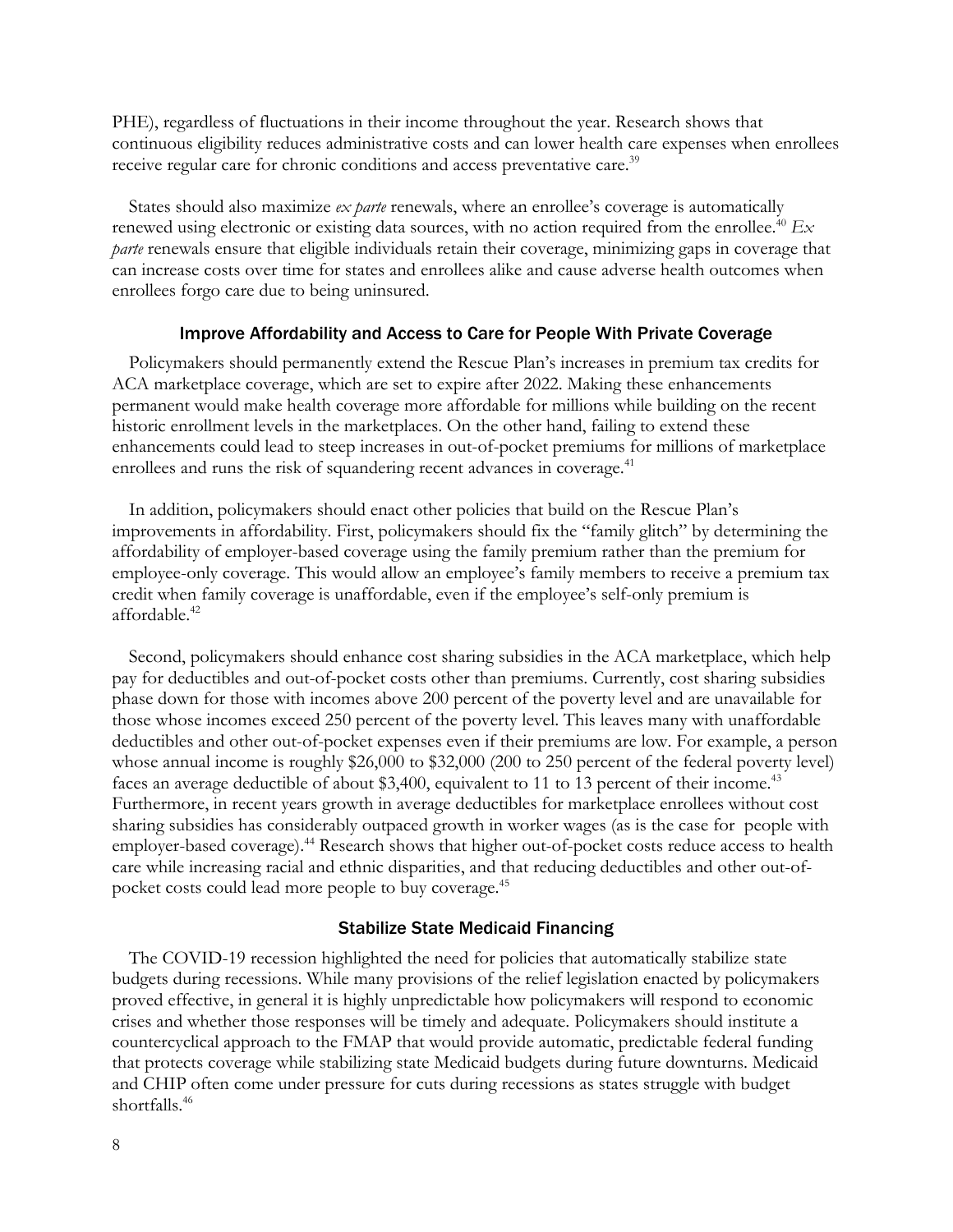A countercyclical FMAP would automatically increase the federal government's portion of Medicaid funding during an economic downturn according to a pre-specified formula; when a state returns to full employment, the FMAP would automatically phase back down again, without requiring any action from Congress. Such an approach would protect health coverage by averting state cuts to Medicaid benefits and coverage, while helping prevent ill-timed state tax increases that could hinder economic recovery.

### Make Lasting Investments in Home- and Community-Based Services

Rescue Plan funding created an important foundation for improving and expanding access to HCBS; states are using it to invest in provider retention and capacity, IT infrastructure, cross-sector partnerships, and more.<sup>47</sup> But more than 665,000 people were on waiting lists for HCBS in 2020.<sup>48</sup> The Rescue Plan funding is temporary and insufficient to create or sustain the kind of transformative change necessary to ensure all Medicaid enrollees who can live in the community with the right services and supports are able to do so, or to provide long-term workforce stability. Lasting HCBS investments are crucial.

<sup>5</sup> Robin A. Cohen and Amy E. Cha, "Health Insurance Coverage: Early Release of Quarterly Estimates From the National Health Interview Survey, July 2020-September 2021," Centers for Disease Control and Prevention, U.S. Department of Health and Human Services, January 2022,

https://www.cdc.gov/nchs/data/nhis/earlyrelease/Quarterly\_Estimates\_2021\_Q13.pdf. Joel Ruhter *et al.*, "Tracking Health Insurance Coverage in 2020-2021," Office of the Assistant Secretary for Planning and Evaluation, U.S. Department of Health and Human Services, October 29, 2021, https://aspe.hhs.gov/reports/tracking-health-insurancecoverage.

<sup>1</sup> Jessica Banthin and John Holahan, "Making Sense of Competing Estimates: The COVID-19 Recession's Effects on Health Insurance Coverage," Urban Institute, August 2020,

https://www.urban.org/sites/default/files/publication/102777/making-sense-of-competing-estimates\_1.pdf. These estimates exclude some scenarios that assumed higher unemployment rates than actually occurred.

<sup>2</sup> John Holahan and A. Bowen Garrett, "Rising Unemployment, Medicaid and the Uninsured," Kaiser Family Foundation, January 2009, https://www.kff.org/wp-content/uploads/2013/03/7850.pdf.

<sup>3</sup> Peterson-KFF Health System Tracker, "How does cost affect access to care?" January 14, 2021, https://www.healthsystemtracker.org/chart-collection/cost-affect-accesscare/#:~:text=Source%3A%20KFF%20analysis%20of%20National%20Health%20Interview%20Survey,is%20higher% 20than%20the%20share%20of%20insured%20adults.

<sup>4</sup> Jennifer M. Haley, Julia Long, and Genevieve M. Kenney, "Parents with Low Incomes Faced Greater Health Challenges and Problems Accessing and Affording Needed Health Care in Spring 2021," Urban Institute, January 2022, https://www.urban.org/sites/default/files/publication/105304/lowinc1\_1.pdf.

<sup>6</sup> All states have implemented continuous coverage. States may still terminate coverage under limited circumstances, such as an enrollee moving out of state or requesting to terminate coverage.

<sup>7</sup> Centers for Medicare and Medicaid Services (CMS), Medicaid and CHIP Enrollment Data, https://www.medicaid.gov/medicaid/national-medicaid-chip-program-information/medicaid-chip-enrollment-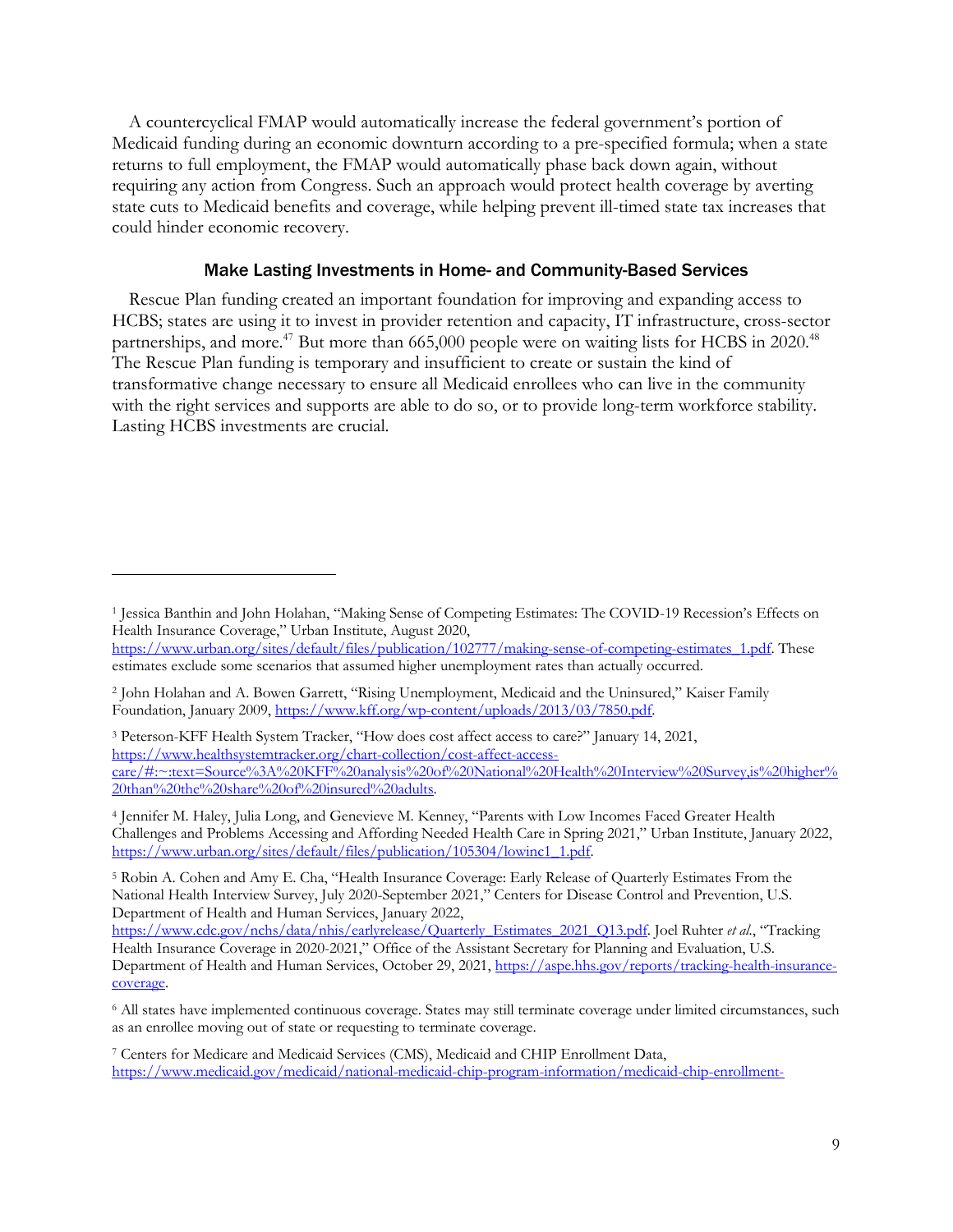data/monthly-medicaid-chip-application-eligibility-determination-and-enrollment-reports-data/index.html. September 2021 data are preliminary.

<sup>8</sup> CBPP analysis of data from states' websites, which are typically revised but track well with CMS data. The 33 states with available data through December 2021 comprise roughly 70 percent of overall Medicaid enrollment and have grown at roughly the same rate as the 40 states (comprising roughly 92 percent of overall Medicaid enrollment) with website data through September 2021. Also, the large majority of states have continued to see increases in enrollment up through the latest month of available data.

<sup>9</sup> Michael Karpman and Stephen Zuckerman, "The Uninsurance Rate Held Steady during the Pandemic as Public Coverage Increased: Trends in Health Insurance Coverage between March 2019 and April 2021," Urban Institute, August 18, 2021, https://www.urban.org/research/publication/uninsurance-rate-held-steady-during-pandemic-publiccoverage-increased.

<sup>10</sup> Seasonally adjusted, total non-farm payroll. U.S. Bureau of Labor Statistics.

<sup>11</sup> CMS Medicaid and CHIP Enrollment Data, *op. cit.* September 2021 data are preliminary.

<sup>12</sup> CMS, "Medicaid and CHIP Enrollment Trends Snapshot," July 2021, https://www.medicaid.gov/medicaid/nationalmedicaid-chip-program-information/downloads/july-2021-medicaid-chip-enrollment-trend-snapshot.pdf.

<sup>13</sup> CBPP analysis of 2019 American Community Survey. Black and Latino people are more likely to be enrolled in Medicaid largely because they are more likely to live in families with low incomes, a legacy rooted in unequal opportunities due to racism and discrimination.

<sup>14</sup> CBPP analysis of Medical Expenditure Panel Survey. It is uncertain why Latino people experience more frequent disruptions in Medicaid coverage, but reasons could include higher rates of income volatility or administrative obstacles to renewing coverage, such as language barriers.

<sup>15</sup> CBPP analysis of Medicaid enrollment data from the following states that present enrollment by race and ethnicity on their websites: Arizona, California, Connecticut, Maryland, Michigan, New York, Oklahoma, and Utah.

<sup>16</sup> Estimates are for uninsured non-elderly adults potentially eligible for marketplace coverage in HealthCare.gov states. D. Keith Branham *et al.*, "Access to Marketplace Plans with Low Premiums on the Federal Platform," Office of the Assistant Secretary for Planning and Evaluation, U.S. Department of Health and Human Services, March 31, 2021, https://aspe.hhs.gov/reports/access-marketplace-plans-low-premiums-uninsured-american-rescue-plan.

<sup>17</sup> Sarah Lueck and Tara Straw, "Recovery Legislation Should Build on ACA Successes to Expand Health Coverage, Improve Affordability," CBPP, April 8, 2021, https://www.cbpp.org/research/health/recovery-legislation-should-buildon-aca-successes-to-expand-health-coverage.

<sup>18</sup> Tara Straw, "Marketplace Poised for Further Gains as Open Enrollment Begins," CBPP, October 29, 2021, https://www.cbpp.org/research/health/marketplaces-poised-for-further-gains-as-open-enrollment-begins.

<sup>19</sup> CMS, "Marketplace 2022 Open Enrollment Period Report: Final National Snapshot," January 27, 2022, https://www.cms.gov/newsroom/fact-sheets/marketplace-2022-open-enrollment-period-report-final-nationalsnapshot; CMS, "Health Insurance Exchanges 2020 Open Enrollment Report," April 1, 2020, https://www.cms.gov/files/document/4120-health-insurance-exchanges-2020-open-enrollment-report-final.pdf

<sup>20</sup> CMS, "Biden-Harris Administration Announces 14.5 Million Americans Signed Up for Affordable Health Care During Historic Open Enrollment Period," January 27, 2022, https://www.cms.gov/newsroom/press-releases/bidenharris-administration-announces-145-million-americans-signed-affordable-health-care-during.

<sup>21</sup> Straw, *op. cit.* U.S. Department of Health and Human Services, "HHS Announces the Largest Ever Funding Allocation for Navigators," April 21, 2021, https://www.hhs.gov/about/news/2021/04/21/hhs-announces-the-largest-everfunding-allocation-for-navigators.html.

<sup>22</sup> U.S. Department of Health and Human Services, "Biden-Harris Administration Quadruples the Number of Health Care Navigators Ahead of HealthCare.gov Open Enrollment Period," August 27, 2021,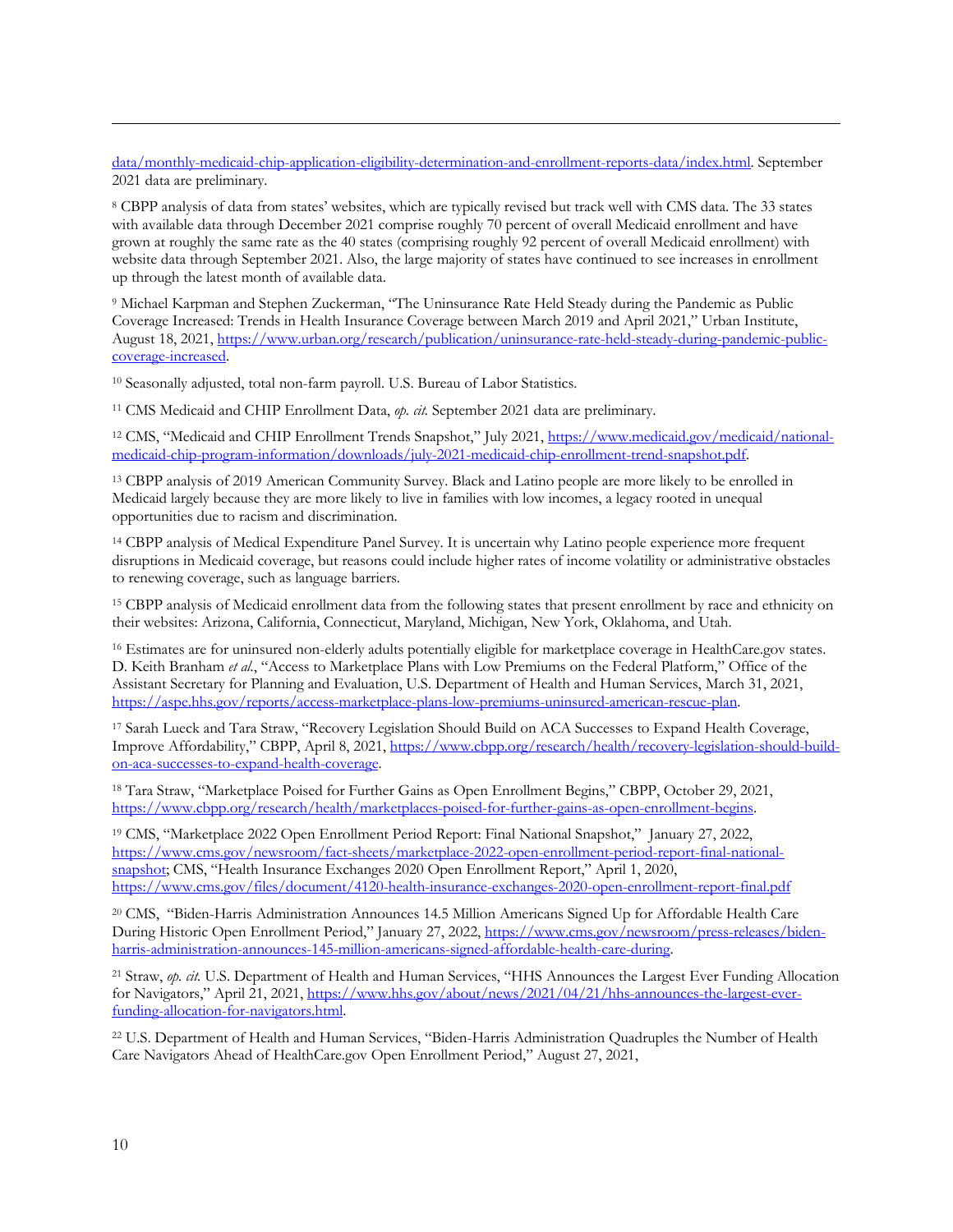https://www.hhs.gov/about/news/2021/08/27/biden-harris-administration-quadruples-number-health-carenavigators-ahead-healthcare-open-enrollment-period.html.

<sup>23</sup> Office of the Assistant Secretary for Planning and Evaluation, "Reaching the Remaining Uninsured: An Evidence Review on Outreach & Enrollment Strategies," Issue Brief No. HP-2021-21, U.S. Department of Health and Human Services, October 1, 2021, https://aspe.hhs.gov/reports/reaching-remaining-uninsured-outreach-enrollment.

<sup>24</sup> *Ibid.*

<sup>25</sup> Branham *et al.*, *op. cit.*

<sup>26</sup> Ruhter *et al.*, *op. cit.* Karpman and Zuckerman, *op. cit.*

<sup>27</sup> Bureau of Labor and Statistics, "2020 Results of the Business Response Survey," https://www.bls.gov/brs/2020 results.htm; Paul Fronstin and Stephen A. Woodbury, "How Many Americans Have Lost Jobs with Employer Health Coverage During the Pandemic?" Commonwealth Fund, October 7, 2020,

https://www.commonwealthfund.org/publications/issue-briefs/2020/oct/how-many-lost-jobs-employer-coveragepandemic.

<sup>28</sup> COBRA is named for the 1985 Consolidated Omnibus Budget Reconciliation Act. COBRA coverage allows people who lose their jobs to retain employer-based coverage for up to 18 months, but it ordinarily must be paid for by the individual.

<sup>29</sup> Kaiser Family Foundation, "Medicaid Emergency Authority Tracker: Approved State Actions to Address COVID-19," July 1, 2021, https://www.kff.org/coronavirus-covid-19/issue-brief/medicaid-emergency-authority-trackerapproved-state-actions-to-address-covid-19/. Four additional states (Arizona, Montana, Rhode Island, and Washington) took up the option but later rescinded it without implementing.

<sup>30</sup> Requirements for grandfathered and non-grandfathered plans differ, and requirements do not apply to short-term, limited duration plans. For more information see CBPP, "Coverage for COVID-19 Testing, Vaccinations, and Treatment," updated January 12, 2022, https://www.cbpp.org/research/health/coverage-for-covid-19-testingvaccinations-and-treatment.

<sup>31</sup> Tracking Accountability in Government Grants System, "Testing, Treatment, and Vaccine Administration for the Uninsured," Department of Health and Human Services, accessed January 25, 2022, https://taggs.hhs.gov/Coronavirus/Uninsured.

<sup>32</sup> CMS, "Medicaid and CHIP and the COVID-19 Public Health Emergency: Preliminary Medicaid and CHIP Data Snapshot, Services through August 31, 2021," https://www.medicaid.gov/state-resource-center/downloads/covid-19medicaid-data-snapshot-08-31-2021.pdf.

<sup>33</sup> Priya Chidambaram, "Over 200,000 Residents and Staff in Long-Term Care Facilities Have Died From COVID-19," Kaiser Family Foundation, February 3, 2022, https://www.kff.org/policy-watch/over-200000-residents-and-staff-inlong-term-care-facilities-have-died-from-covid-19/.

<sup>34</sup> Molly O'Malley Watts, MaryBeth Musumeci, and Meghana Ammula, "State Medicaid Home & Community-Based Services (HCBS) Programs Respond to COVID-19: Early Findings from a 50-State Survey," Kaiser Family Foundation, August 10, 2021, https://www.kff.org/coronavirus-covid-19/issue-brief/state-medicaid-home-community-basedservices-hcbs-programs-respond-to-covid-19-early-findings-from-a-50-state-survey/.

<sup>35</sup> Gideon Lukens and Breanna Sharer, "Closing Medicaid Coverage Gap Would Help Diverse Group and Narrow Racial Disparities," CBPP, June 14, 2021, https://www.cbpp.org/research/health/closing-medicaid-coverage-gapwould-help-diverse-group-and-narrow-racial.

<sup>36</sup> Danilo Trisi *et al.*, "Recovery Legislation Provides Historic Opportunity to Advance Racial Equity," CBPP, June 2, 2021, https://www.cbpp.org/research/poverty-and-inequality/recovery-legislation-provides-historic-opportunity-toadvance.

<sup>37</sup> CMS, "Fact Sheet: Medicaid & CHIP and the COVID-19 Public Health Emergency," May 14, 2021, https://www.cms.gov/newsroom/fact-sheets/fact-sheet-medicaid-chip-and-covid-19-public-health-emergency.